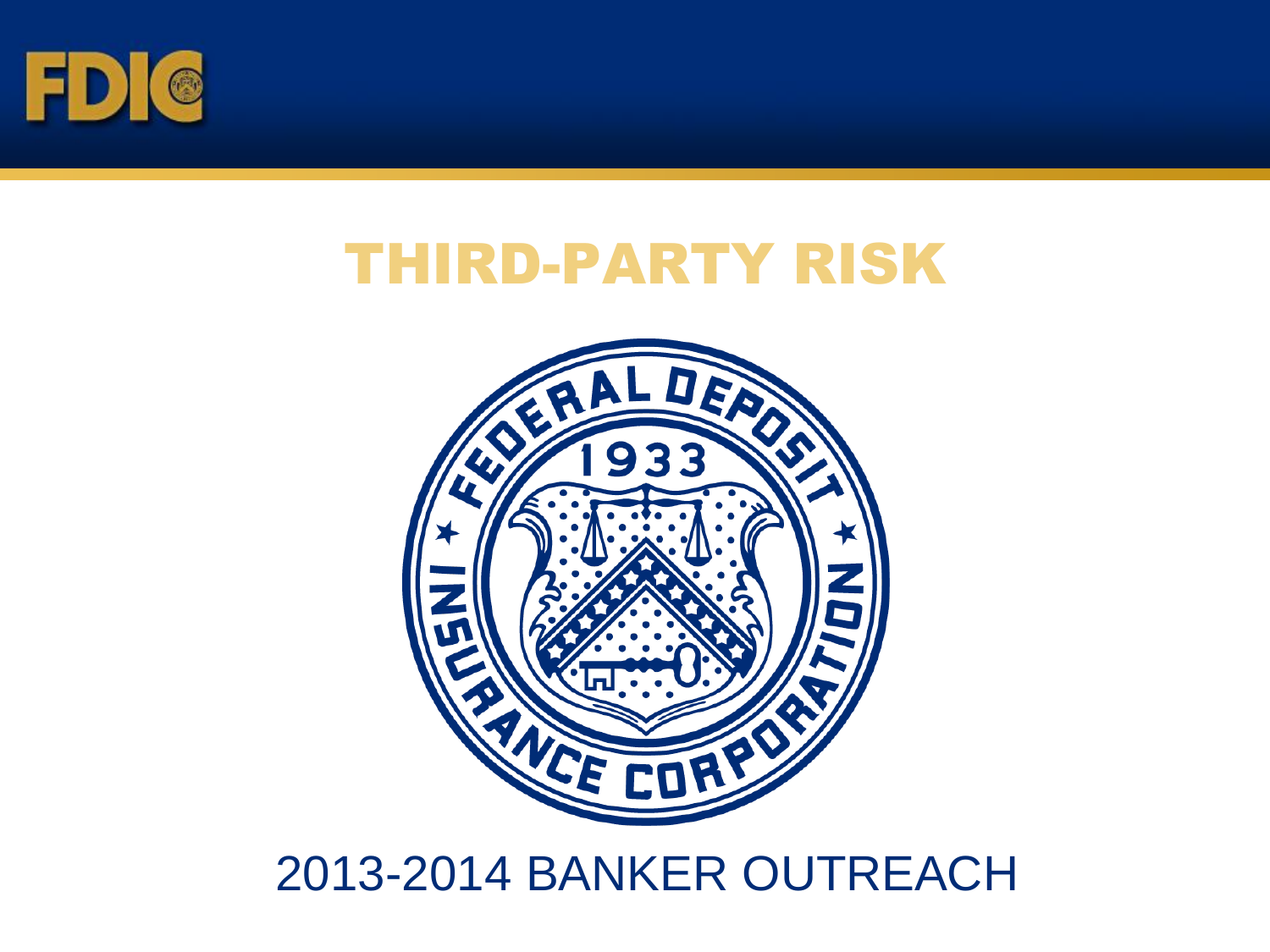

## **Definitions**

- **Common Third-Party Relationships**
- **Benefits of Third-Party Relationships**
- **Potential Risks Arising from Third-Party Relationships**
- **Board and Management Responsibility**
- **Risk Management and Compliance Examination Process**
- **Resources**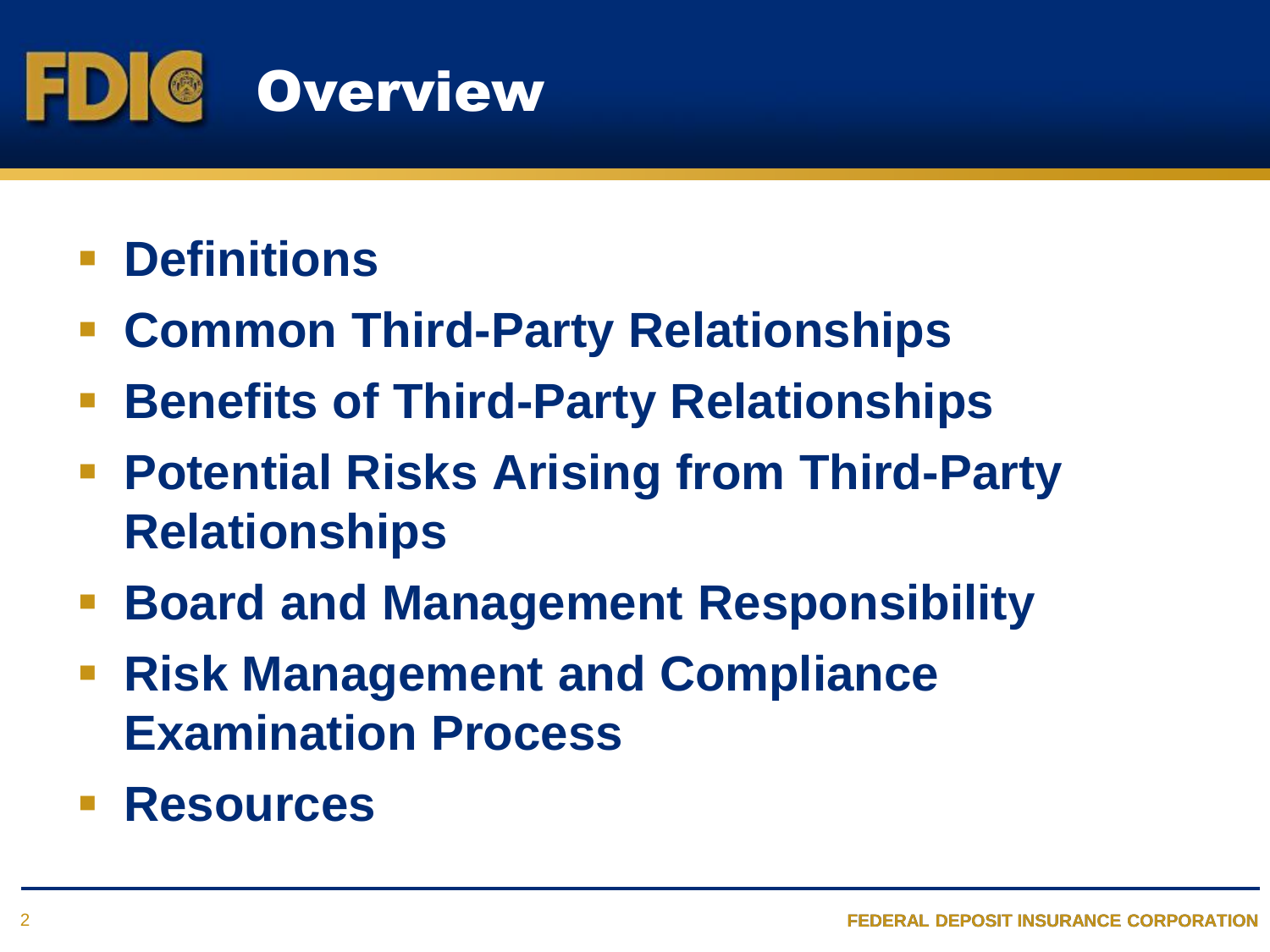#### Board Responsibility  $1$ D) ( $\circ$

**"The Board of Directors and senior management are ultimately responsible for managing activities conducted through thirdparty relationships as if the activity were handled within the institution."** 

*A bank can outsource a task, but it cannot outsource the responsibility.*

FIL 44-2008 "Guidance for Managing Third-Party Risk"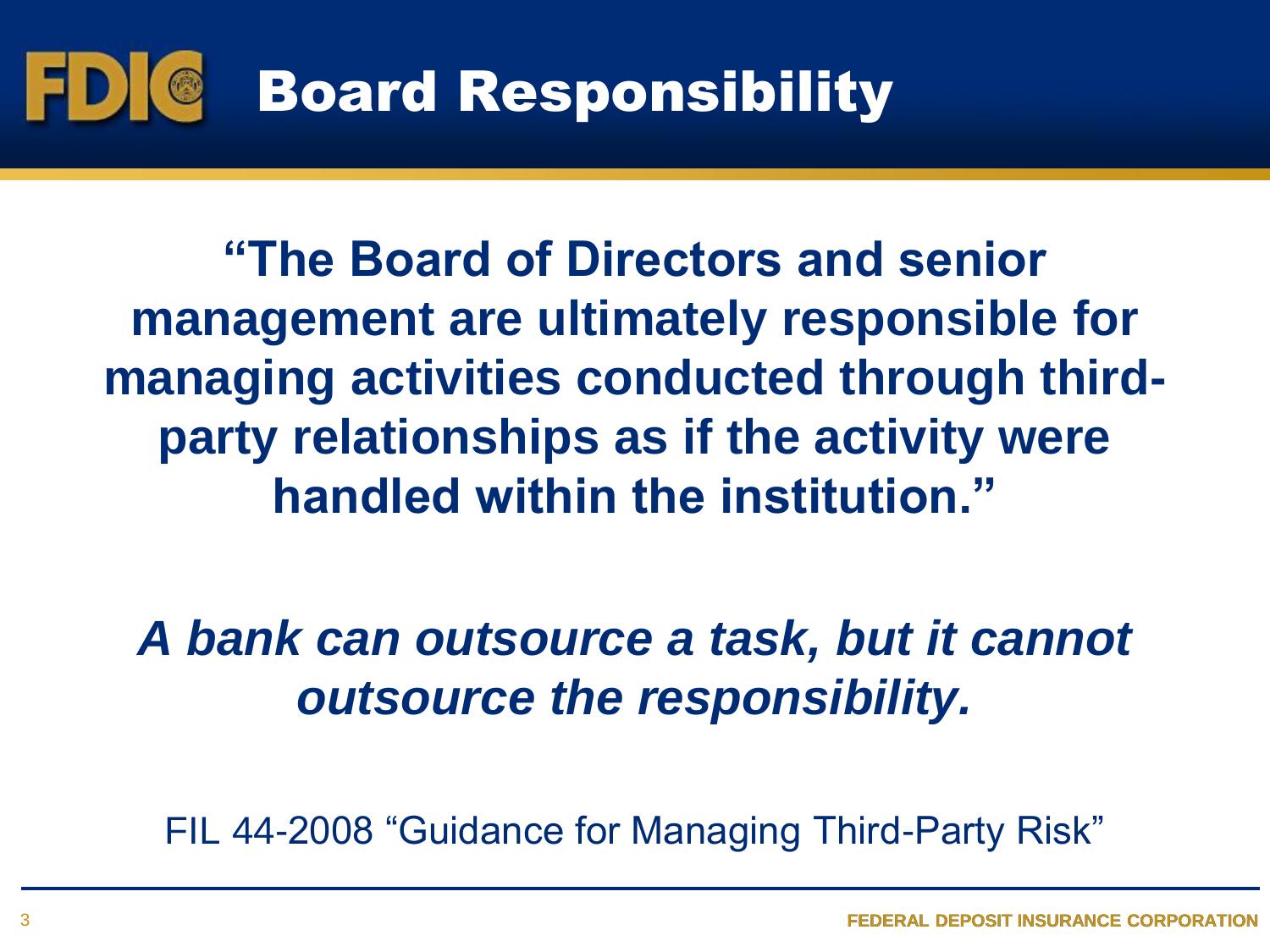

- **Third Party – is broadly defined to include all entities that have entered into a business relationship with the financial institution, whether the third party is a bank or a nonbank, affiliated or not affiliated, regulated or non-regulated, or domestic or foreign.**
- **Third-Party Risk – the potential risk that arises from financial institutions relying on outside parties to perform services or activities on their behalf.**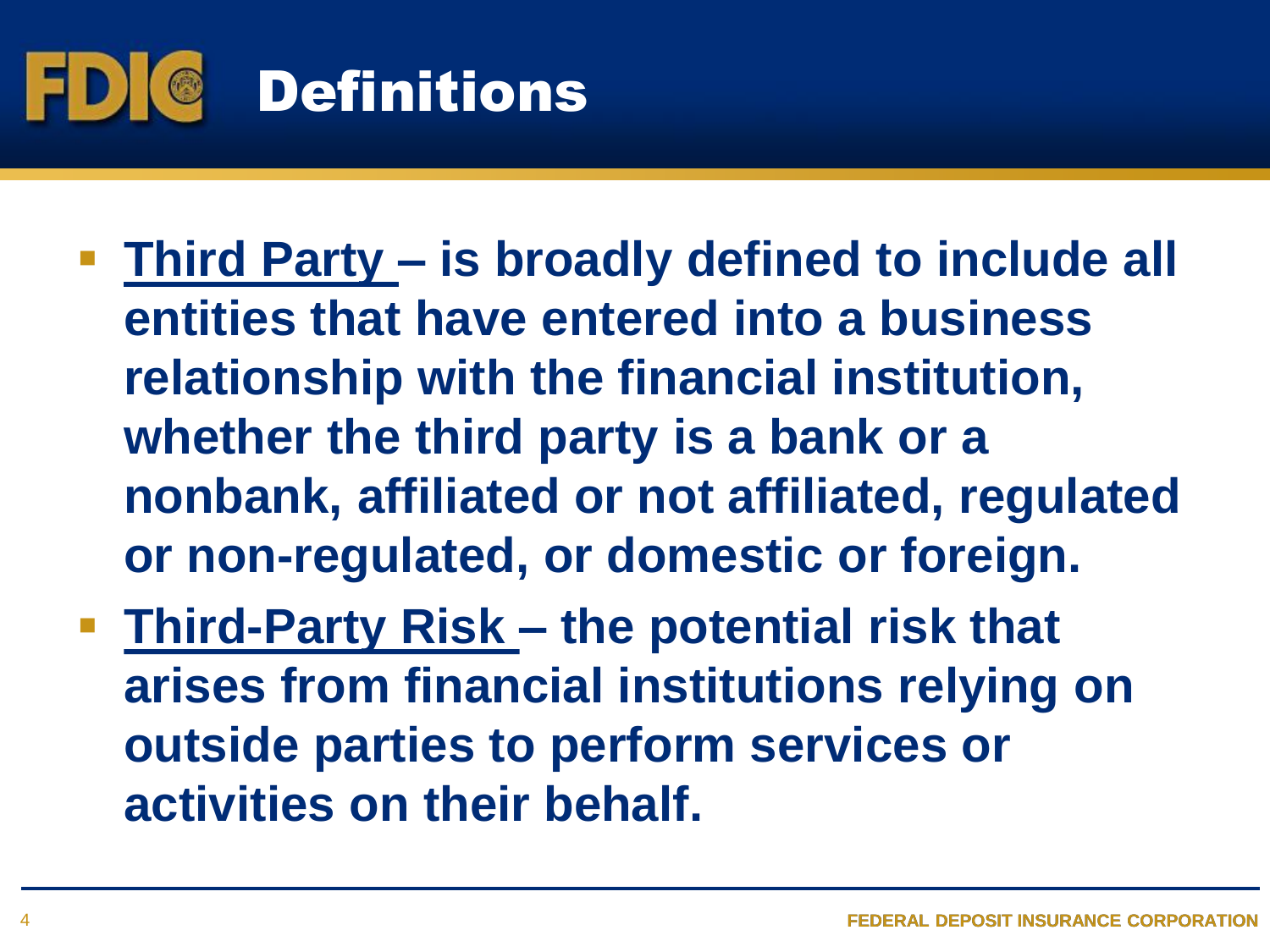

 **Third-Party Relationships – parties that perform functions on a bank's behalf, provide access to products and services, market processes and activities for which the bank has particular capacities and competencies, use the bank's charter or legal powers, perform monitoring or audit functions.**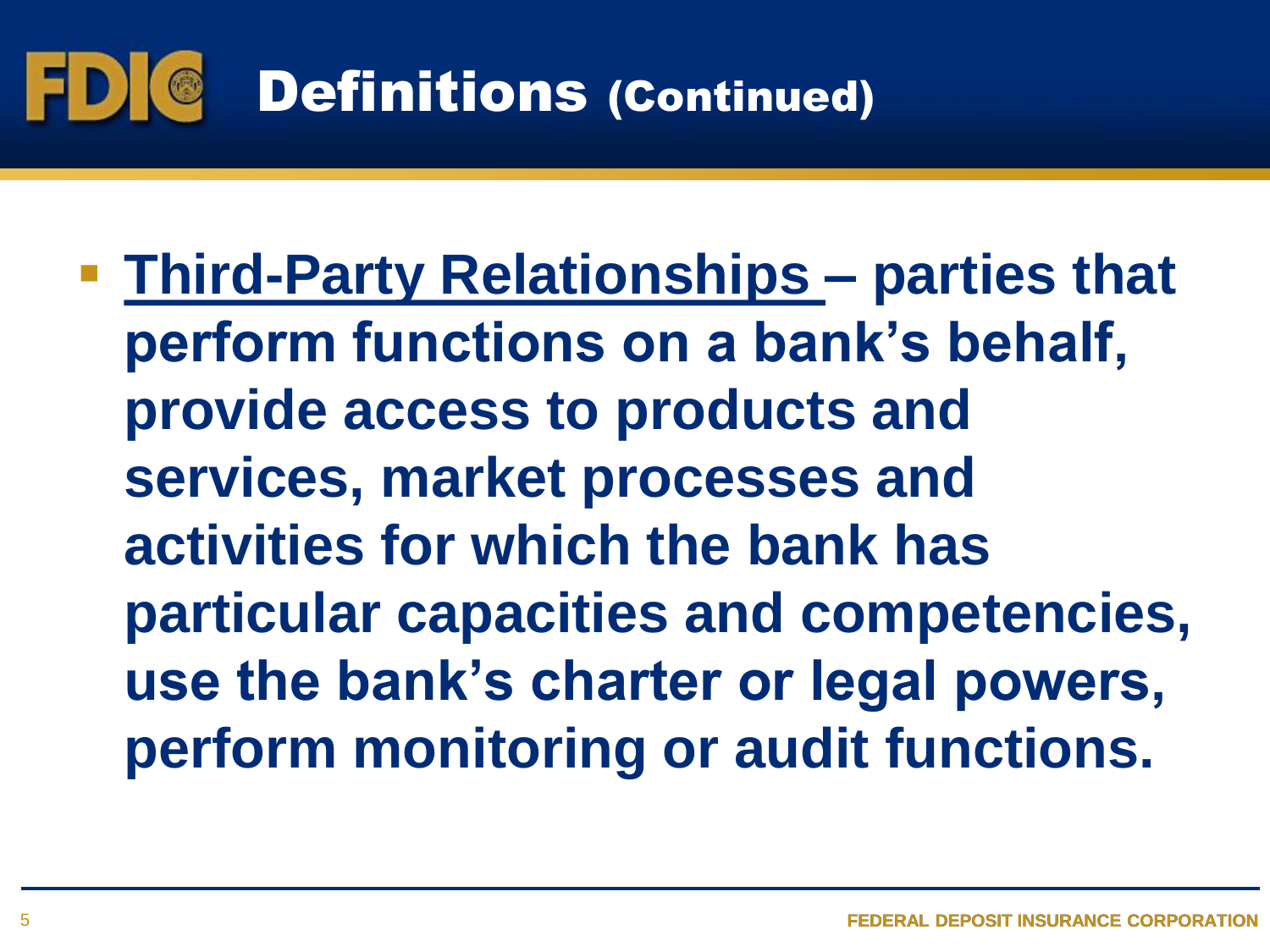#### Common Third-Party  $\bullet$ ED) Relationships

- **Core Systems**
- **Credit Card Provider**
- **Stored Value Card Provider**
- **Loan and Deposit Documentation Platforms**
- **Audit Firms**
- **Deposit Add-On Product**
- **Mortgage Servicing**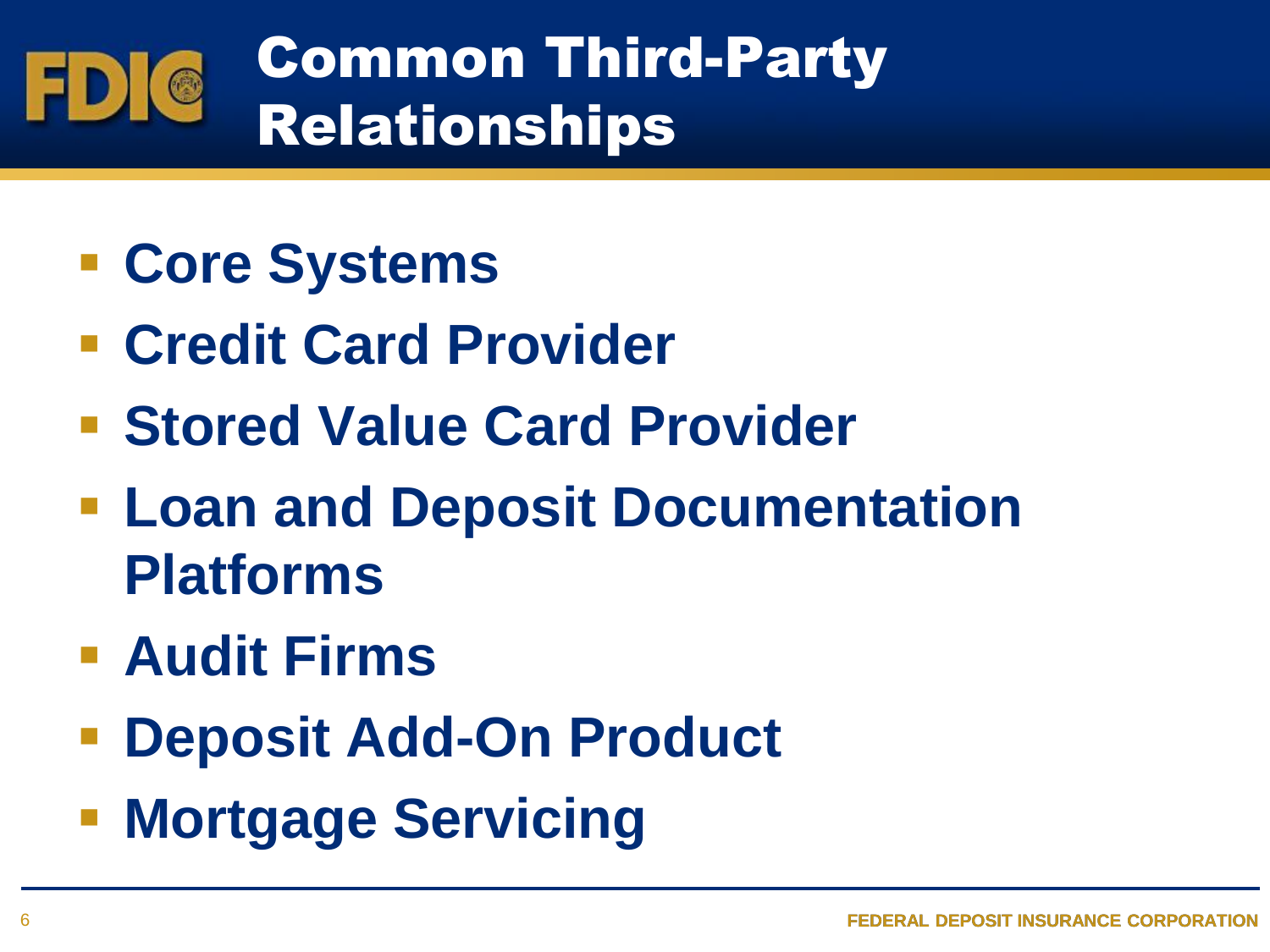# Common Third-Party Relationships

## **Any other parties that:**

- Perform functions on the bank's behalf.
- Provide access to products and services
- Market processes and activities for which the bank has particular capacities and competencies.
- Use the bank's charter or legal powers.
- Perform monitoring or audit functions.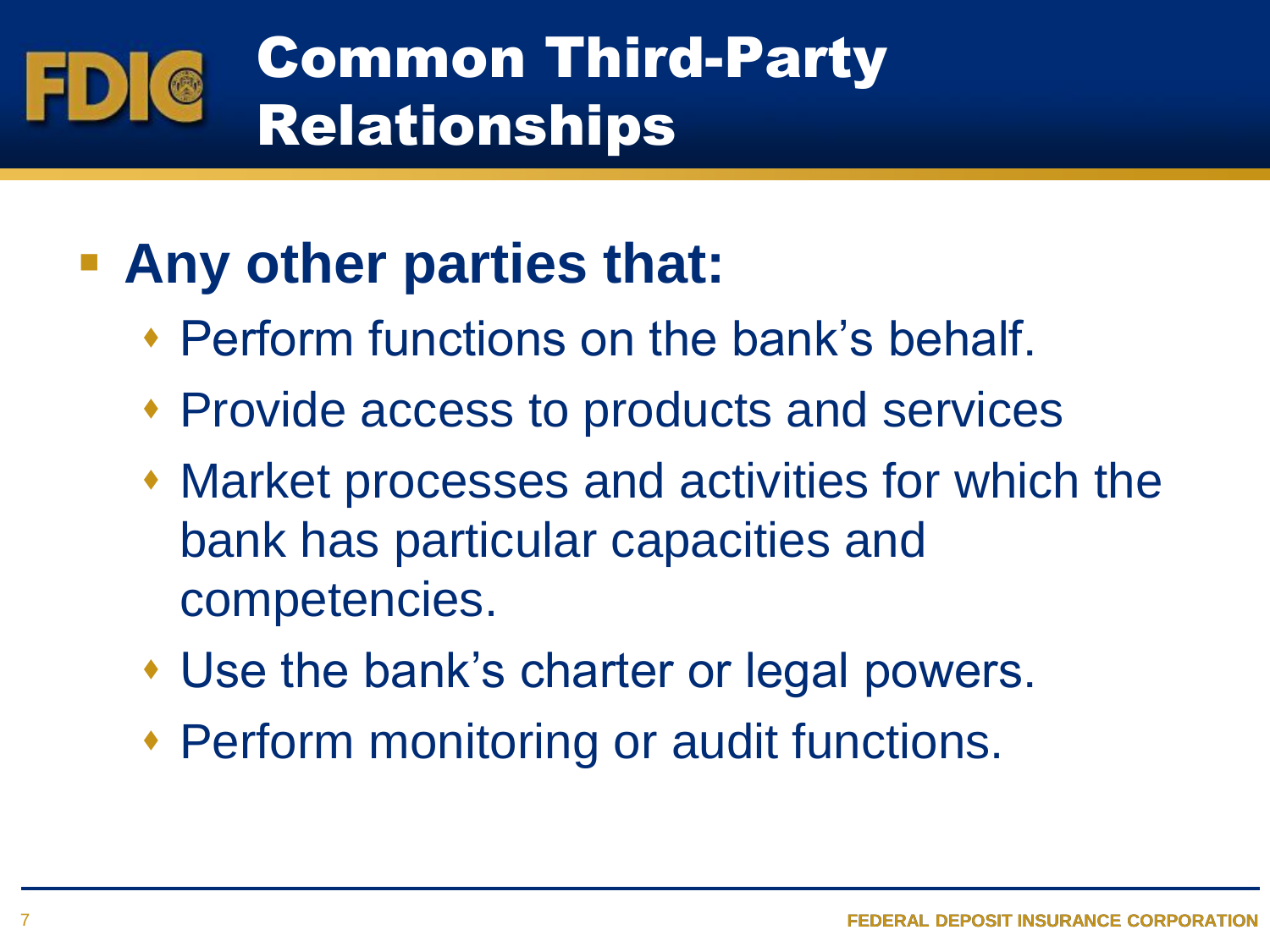

- **Expertise**
- **Enhanced Products**
- **Marketing**
- **Operational Efficiency**
- **Legal Guidance**
- **Increased Revenue**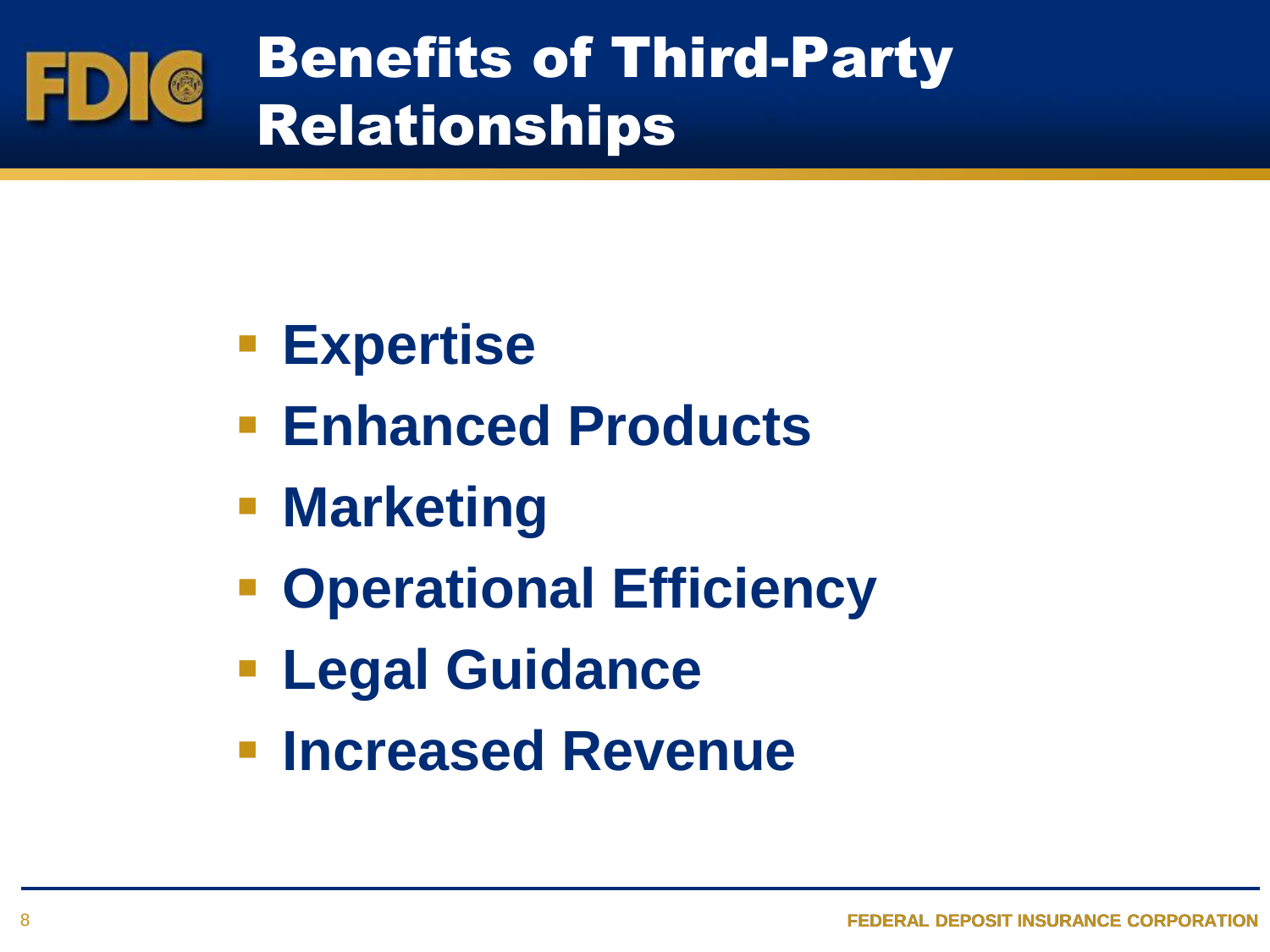

## Risks Arising From Third-Party Relationships

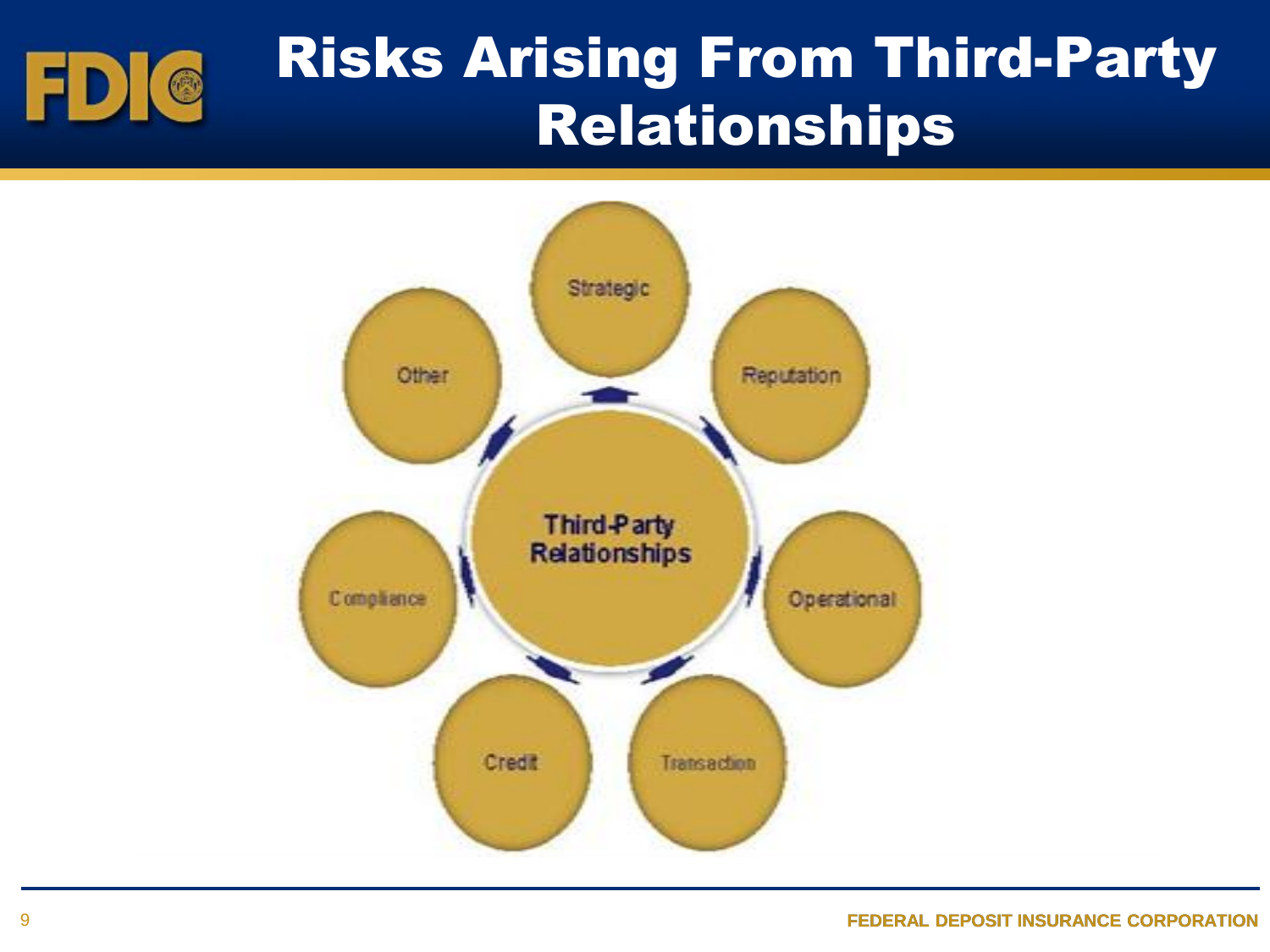

## **Risk Management Processes:**

- ◆ Due Diligence Initial and Ongoing
- Risk Assessment
- Contract Structuring and Review
- Oversight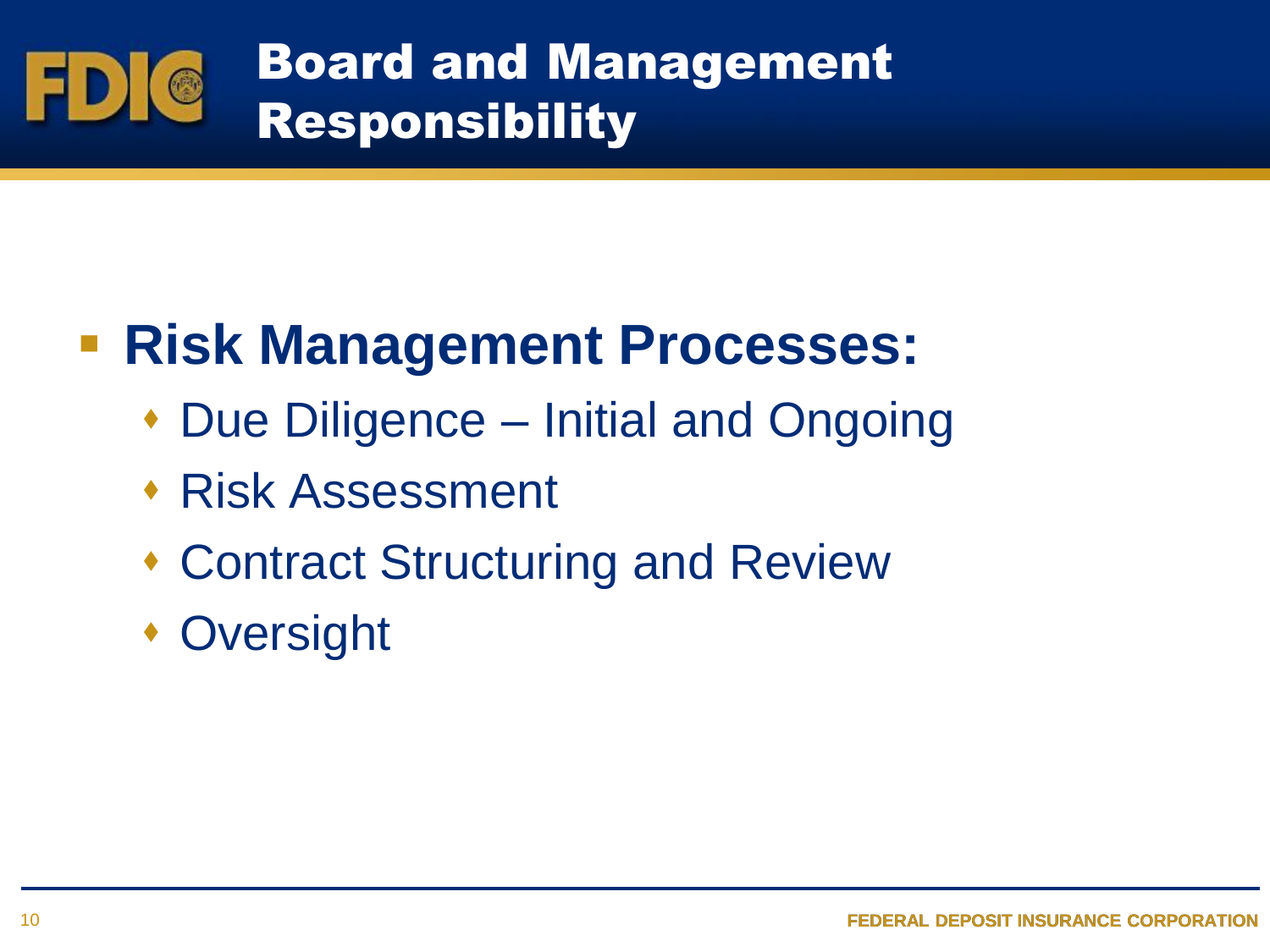

## **Due Diligence – Initial and Ongoing:**

- Determine scope and depth of due diligence necessary in relation to the importance and magnitude of the relationship
- Review qualitative and quantitative aspect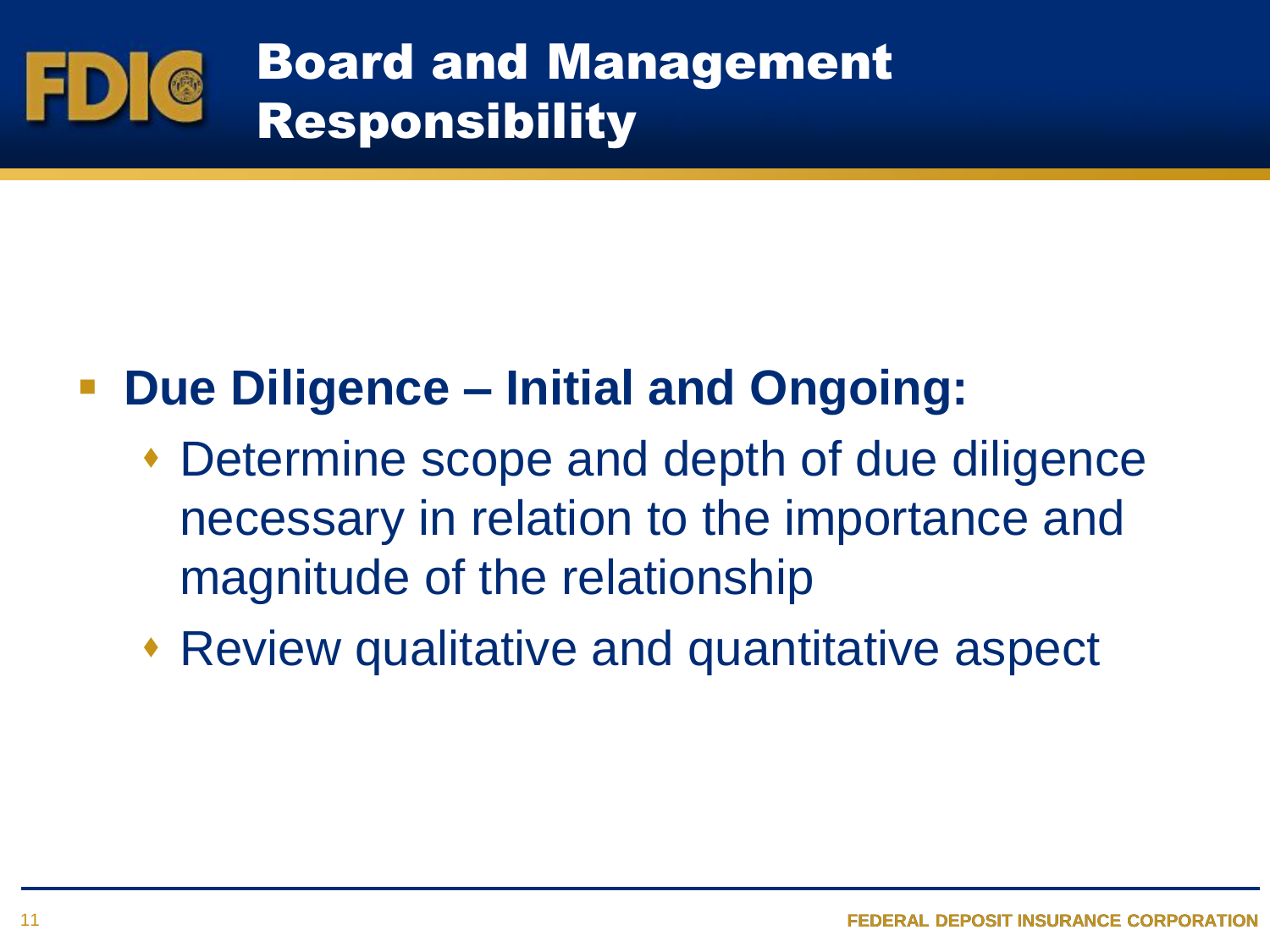#### Board and Management  $\bigcirc$ Responsibility

## **Risk Assessment:**

- Relationship is consistent with overall business strategy
- Cost/Benefit Analysis
- Estimate the long-term financial effects of the proposed process/activity
- Knowledgeable management to provide oversight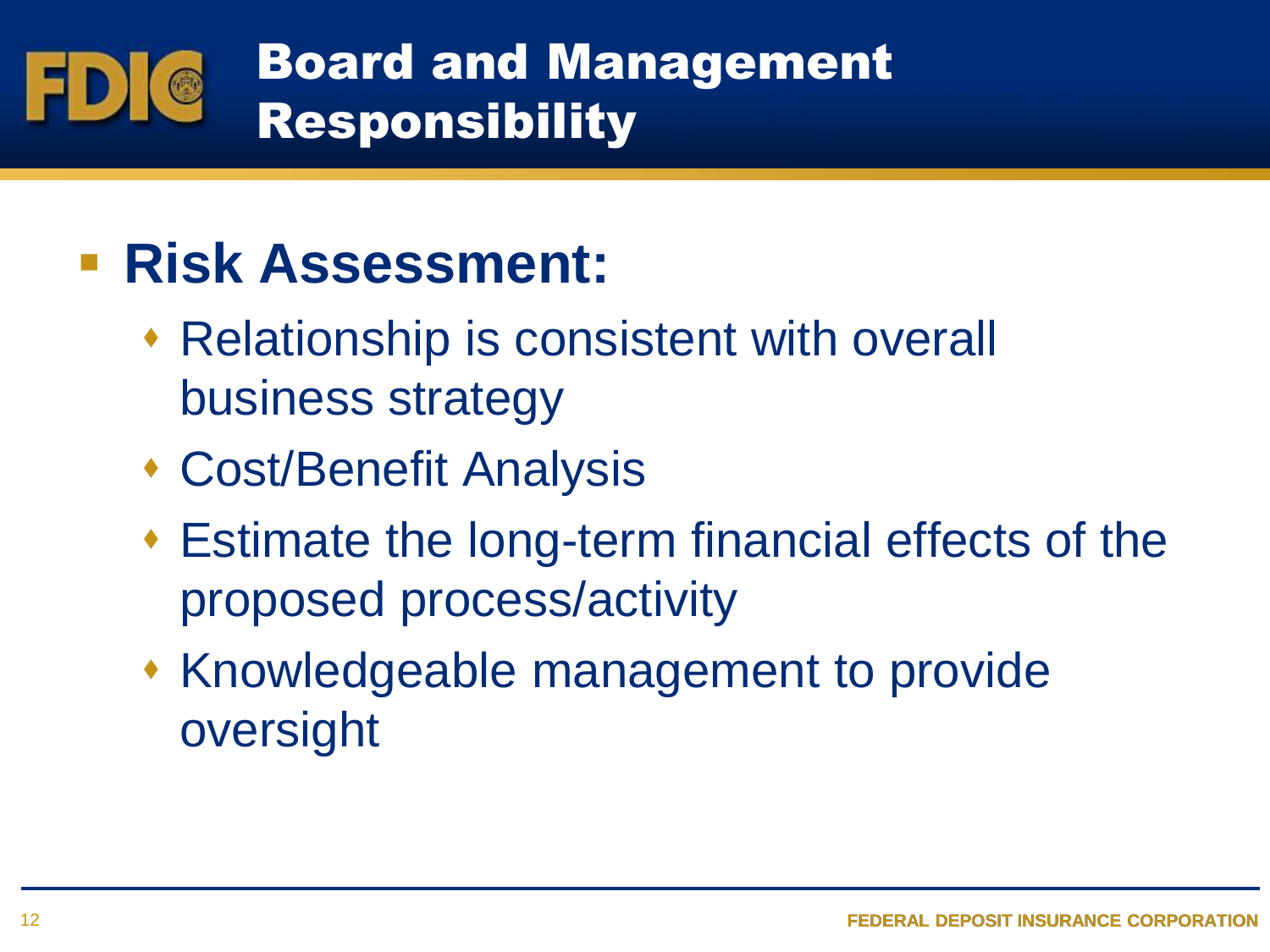# Board and Management Responsibility

### **Contract Structuring and Review:**

◆ Prior to entering into the contract, ensure expectations and obligations of both parties are properly outlined in a written contract, obtain Board approval, ensure appropriate legal counsel reviews significant contract.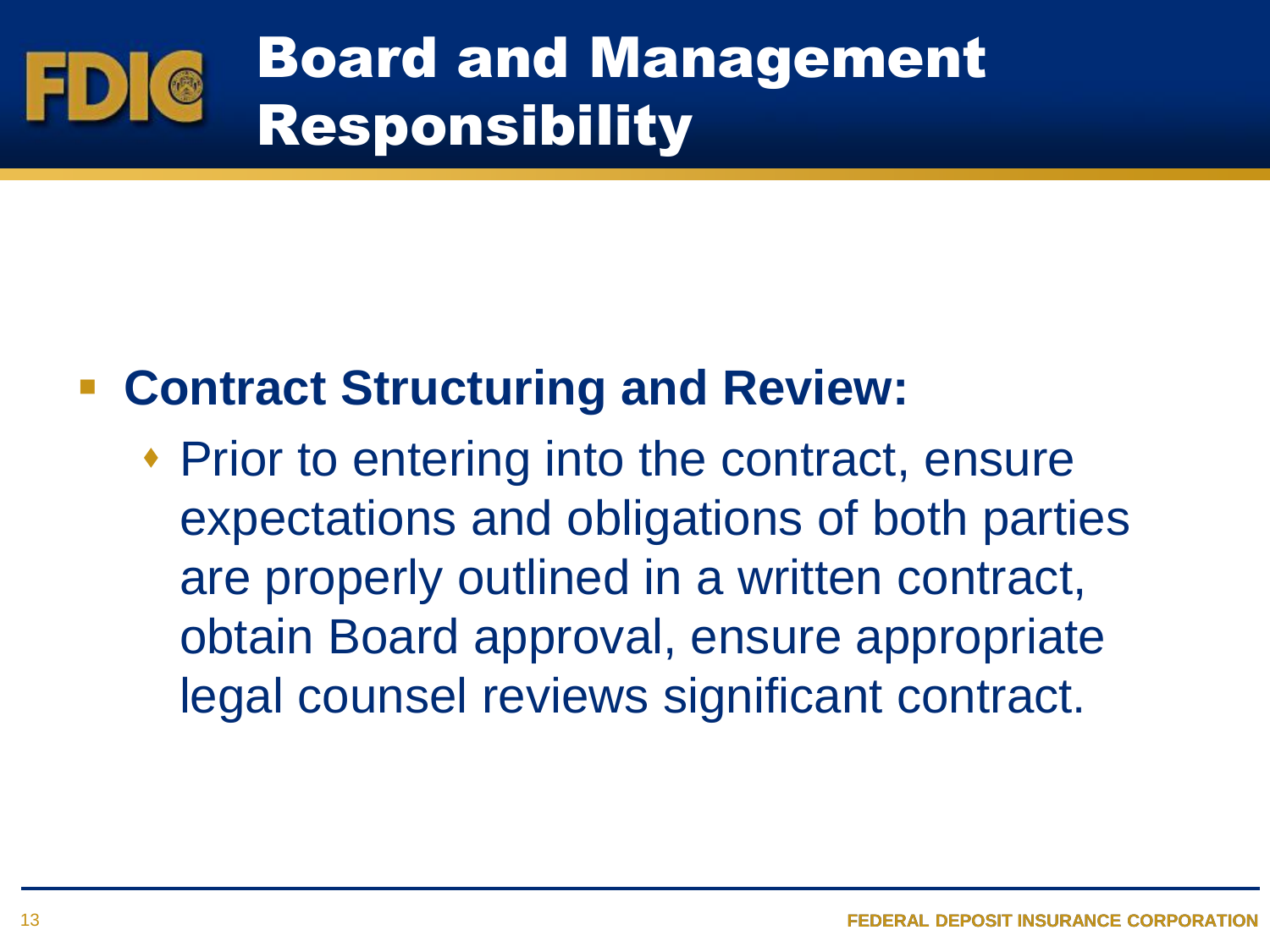#### Board and Management  $\odot$ Responsibility

## **- Oversight:**

- Board established program
- Define management responsibilities
- Ensure management conducts appropriate due diligence
- Approve policy and appropriate limits
- Annually review significant third-party arrangements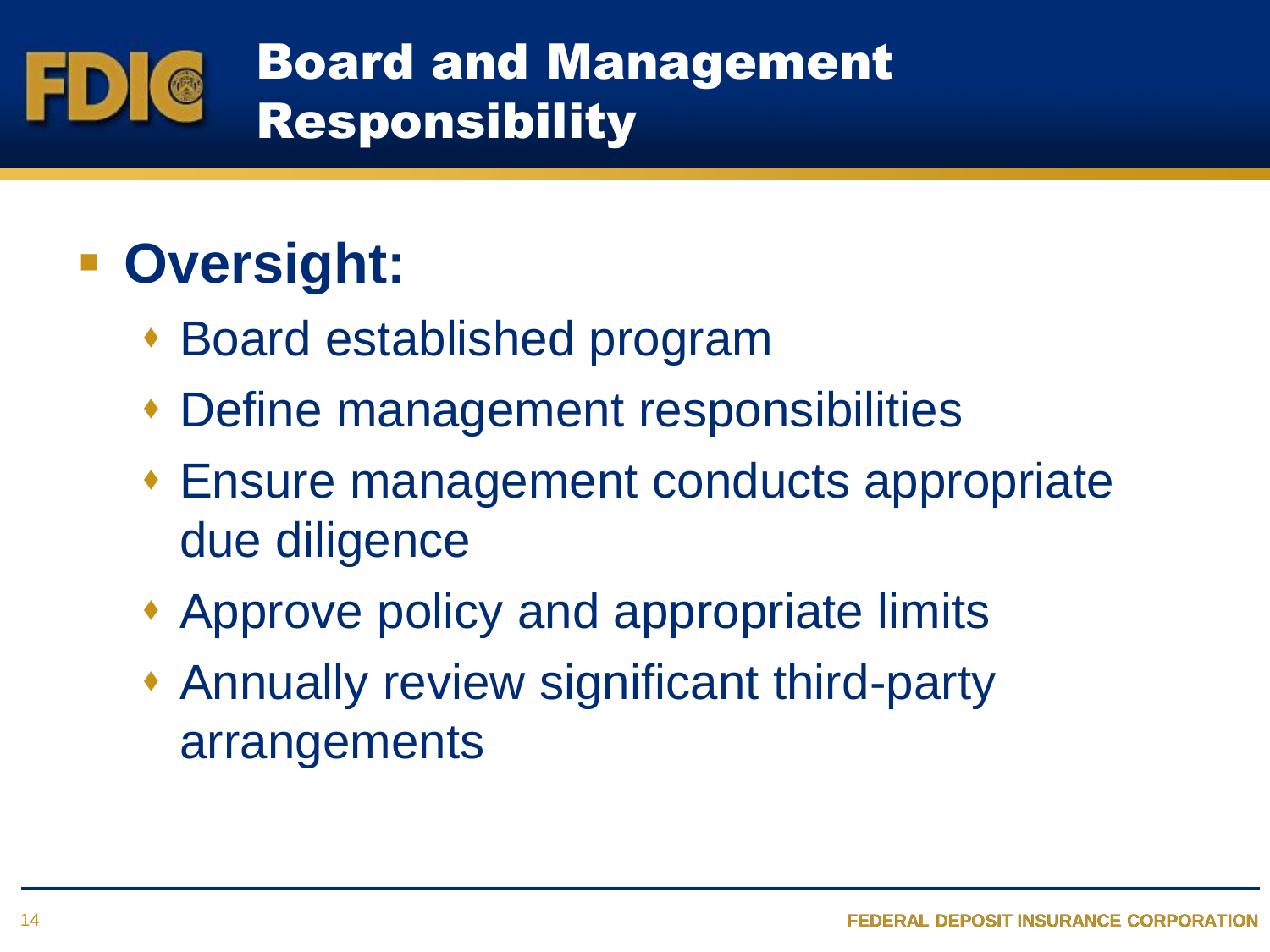#### Risk Management and Compliance  $\bullet$ Examinations Process

## **Similarities:**

- ◆ Due Diligence, Contract Structuring, Oversight
- **Potential impact for weak controls:**
	- **Inclusion of commentary in the Report of Examination**
	- Potential impact on rating
	- Informal/formal enforcement actions
	- Civil Money Penalties
	- Impact to assessments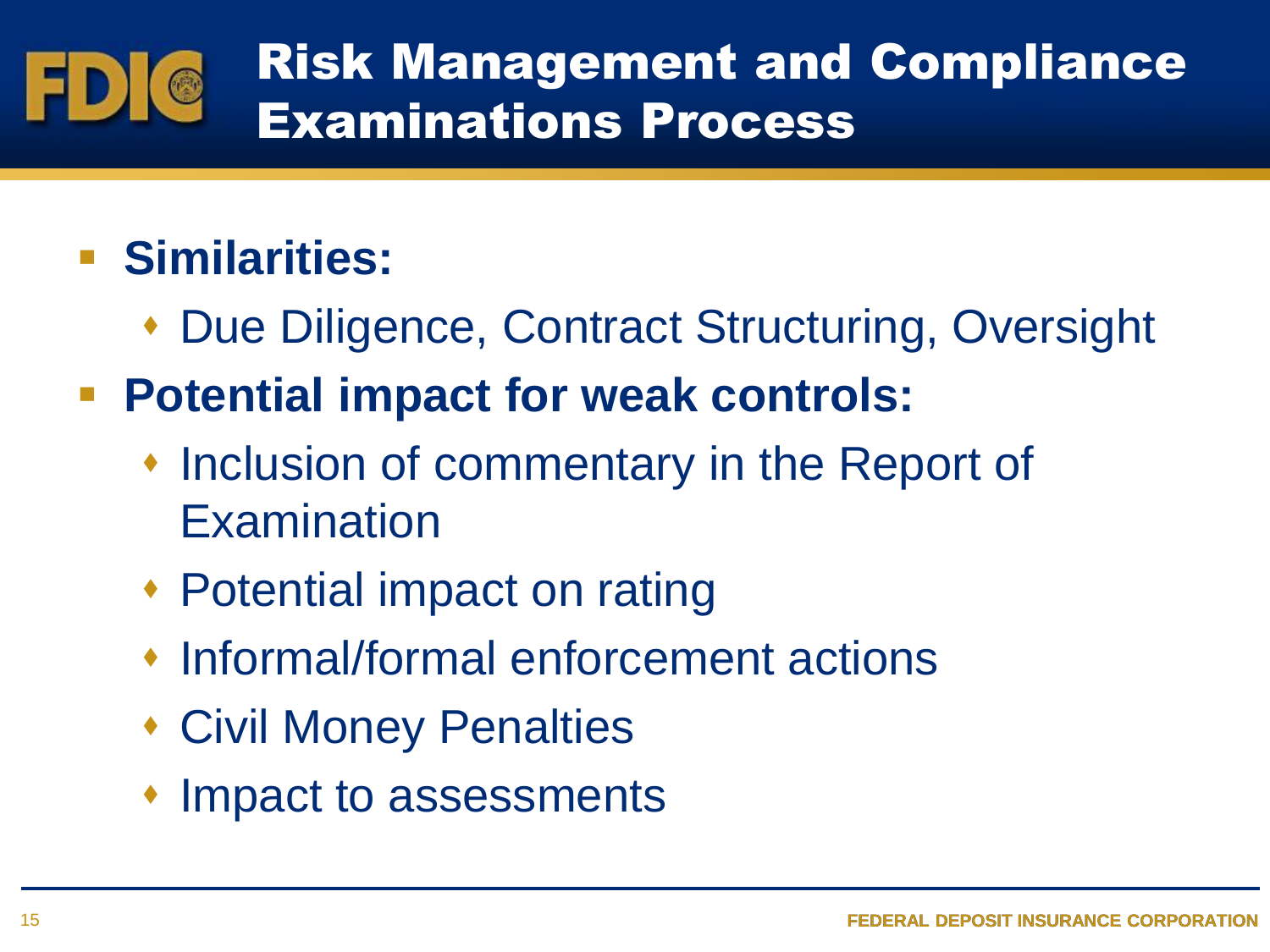

## **Examination Procedures:**

 Review of the Board and management, due diligence, ongoing monitoring systems

# **F** Specialty Examinations:

- Suspicious Activity Monitoring systems
- IT monitoring functionality of third parties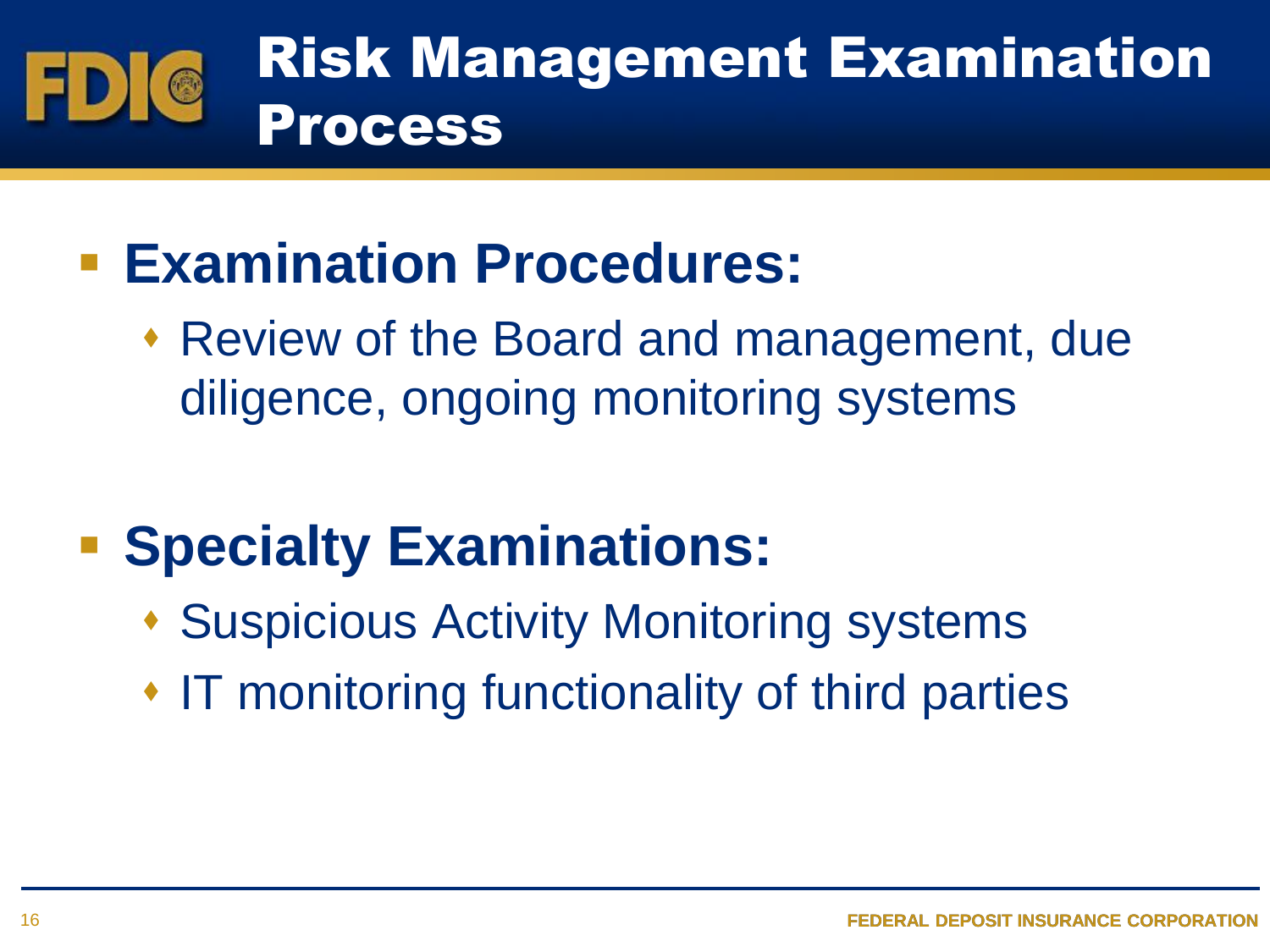## Risk Management Examination Process

## **Third-Party Payment Processors**

- **Expectation is to perform proper risk assessments, conduct due diligence to determine merchant customers are operating in accordance with applicable law, and maintain systems to monitor relationships over time.**
- **Financial institutions need to assure themselves that they are not facilitating fraudulent or other illegal activity.**
- **FDIC's examination focus is on assessing whether financial institutions are adequately overseeing activities and transactions they process and appropriately managing and mitigating risks.**
- **Financial institutions that have appropriate systems and controls will not be criticized for providing payment processing services to businesses operating in compliance with applicable law.**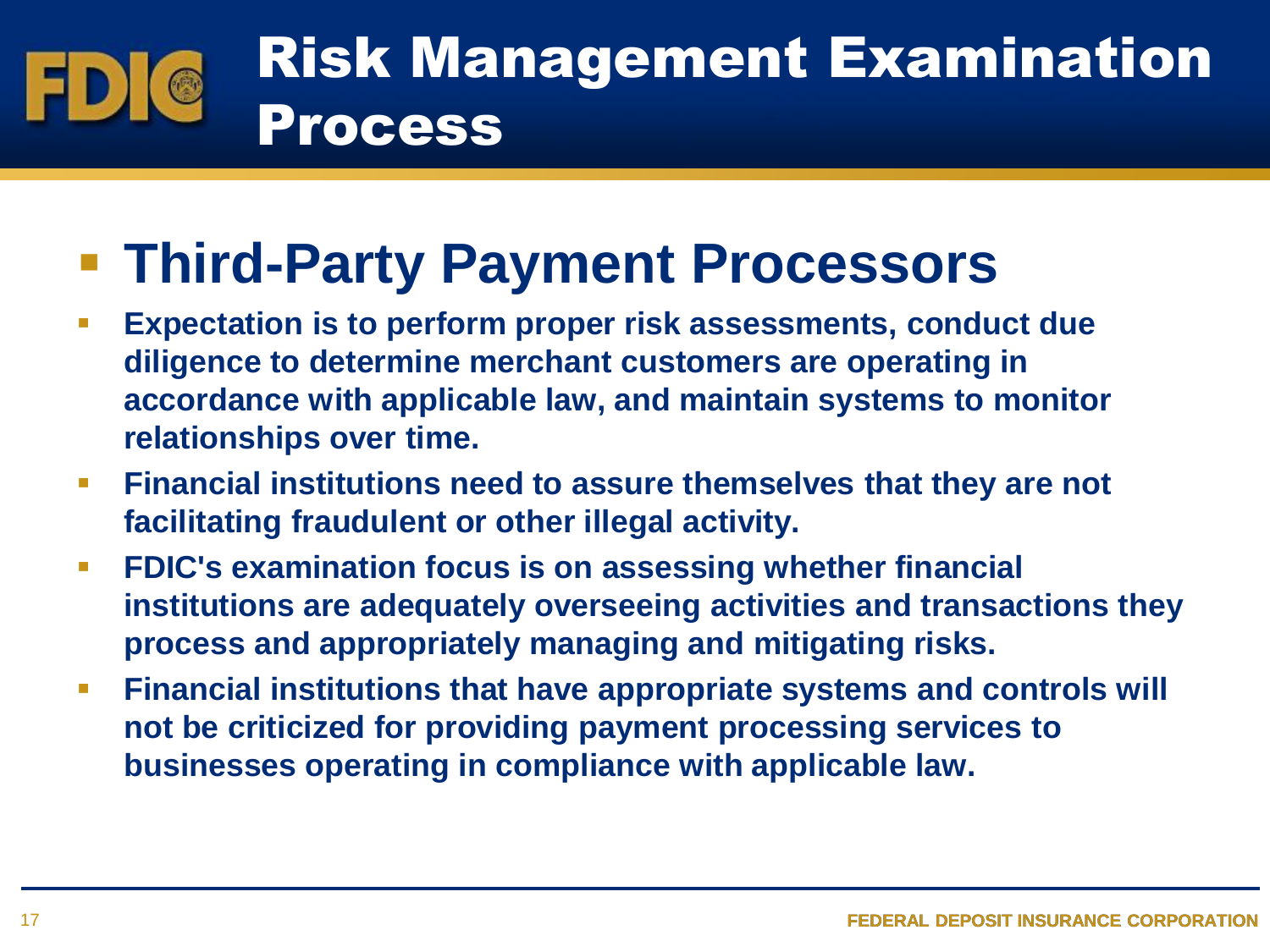

## **Examples**

- Stored Value Card Provider
	- Issues Identified: lack of due diligence, suspicious activity monitoring, contract review
- Third Party Payment Processor
	- Issues Identified: lack of due diligence, IT system functionality issues, lack of Board oversight and risk assessment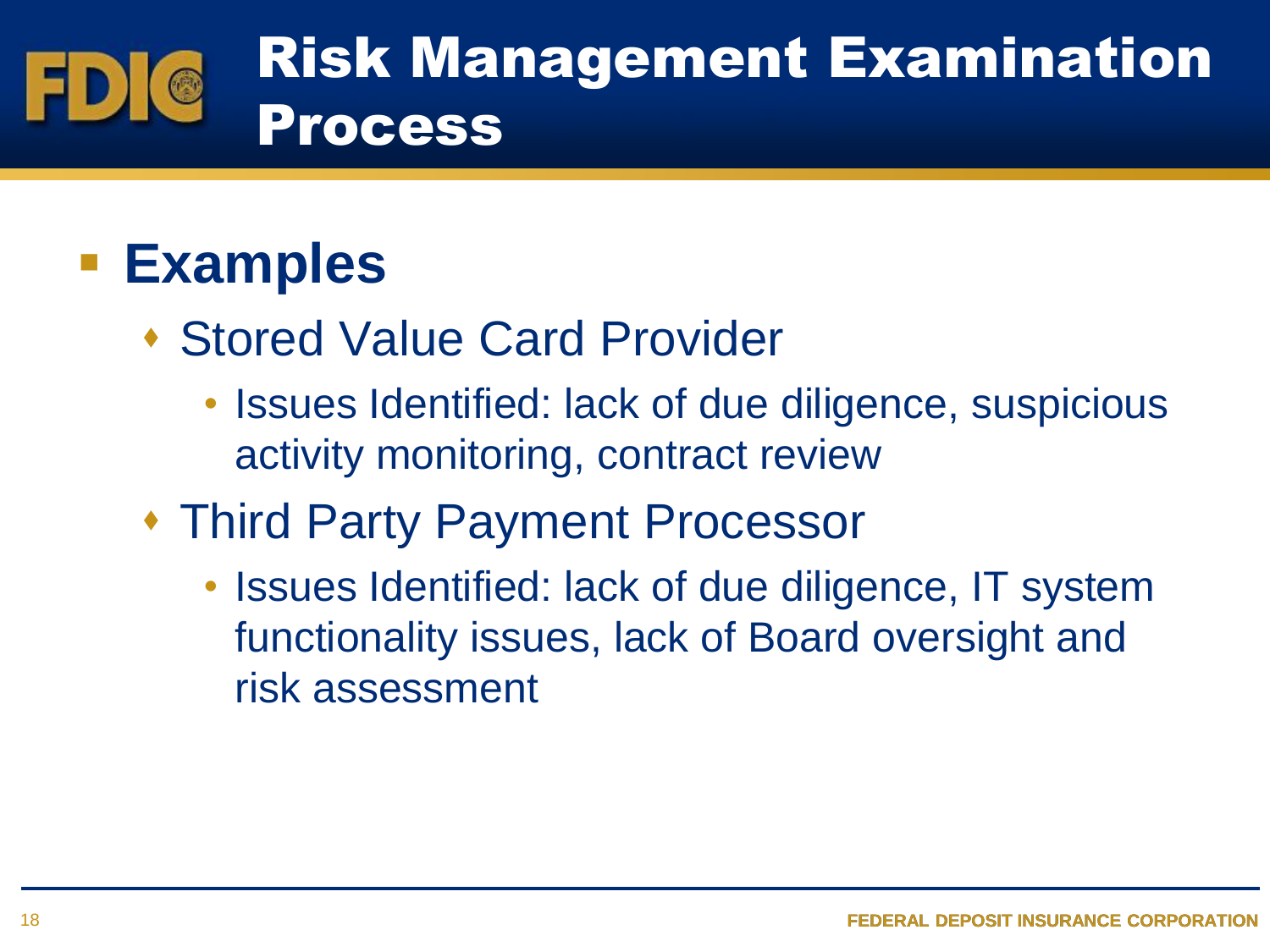

## **Examination Procedures**

- ◆ Pre-Examination Planning
	- Identify Bank's Third-Party Relationships
	- Review Policy and Procedures
	- Evaluate Board and Senior Management's Involvement – Board and Committee minutes
	- Review Provided Disclosures
	- Review Complaints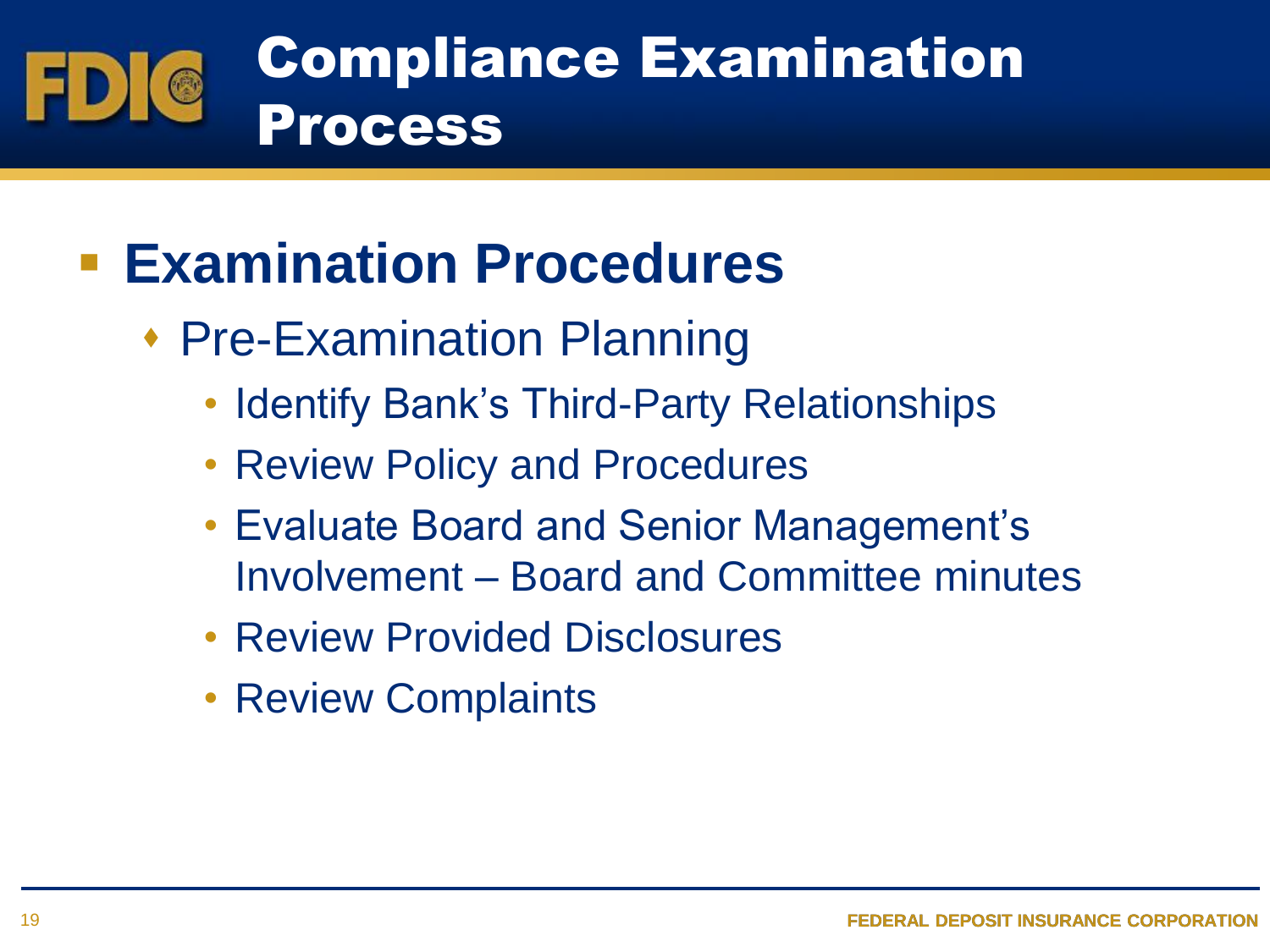

## **Examination Procedures**

- Onsite
	- Additional review of disclosures
	- Interview Management
	- Review high-risk contracts
	- Preliminary exam results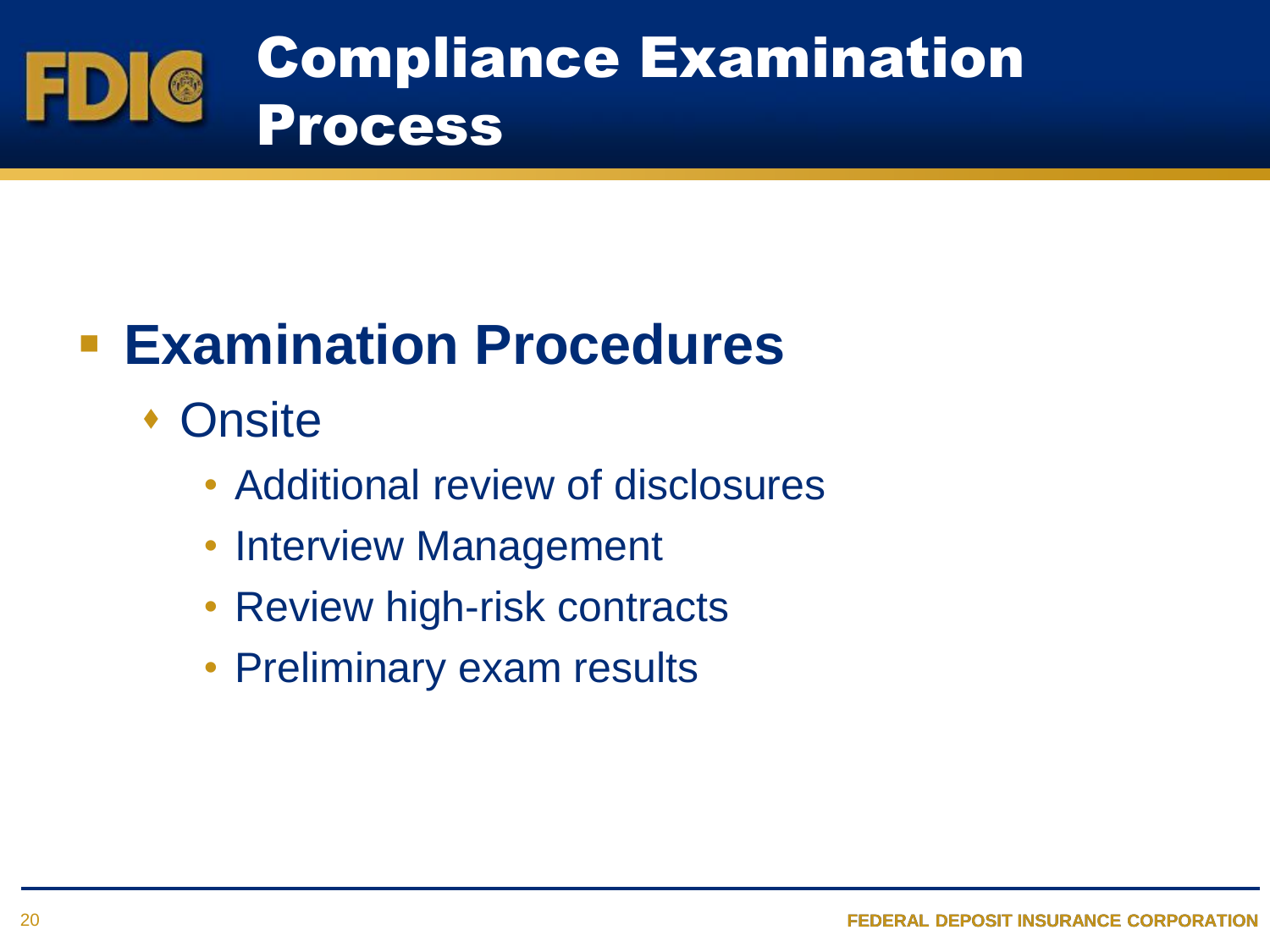

- **Regulations often correlated to thirdparty risk:**
	- Unfair or Deceptive Acts or Practices
	- **\* Truth in Savings**
	- ◆ Truth in Lending
	- Electronic Fund Transfers Act
	- Equal Credit Opportunity Act (discriminatory violations)
	- Real Estate Settlement Procedures Act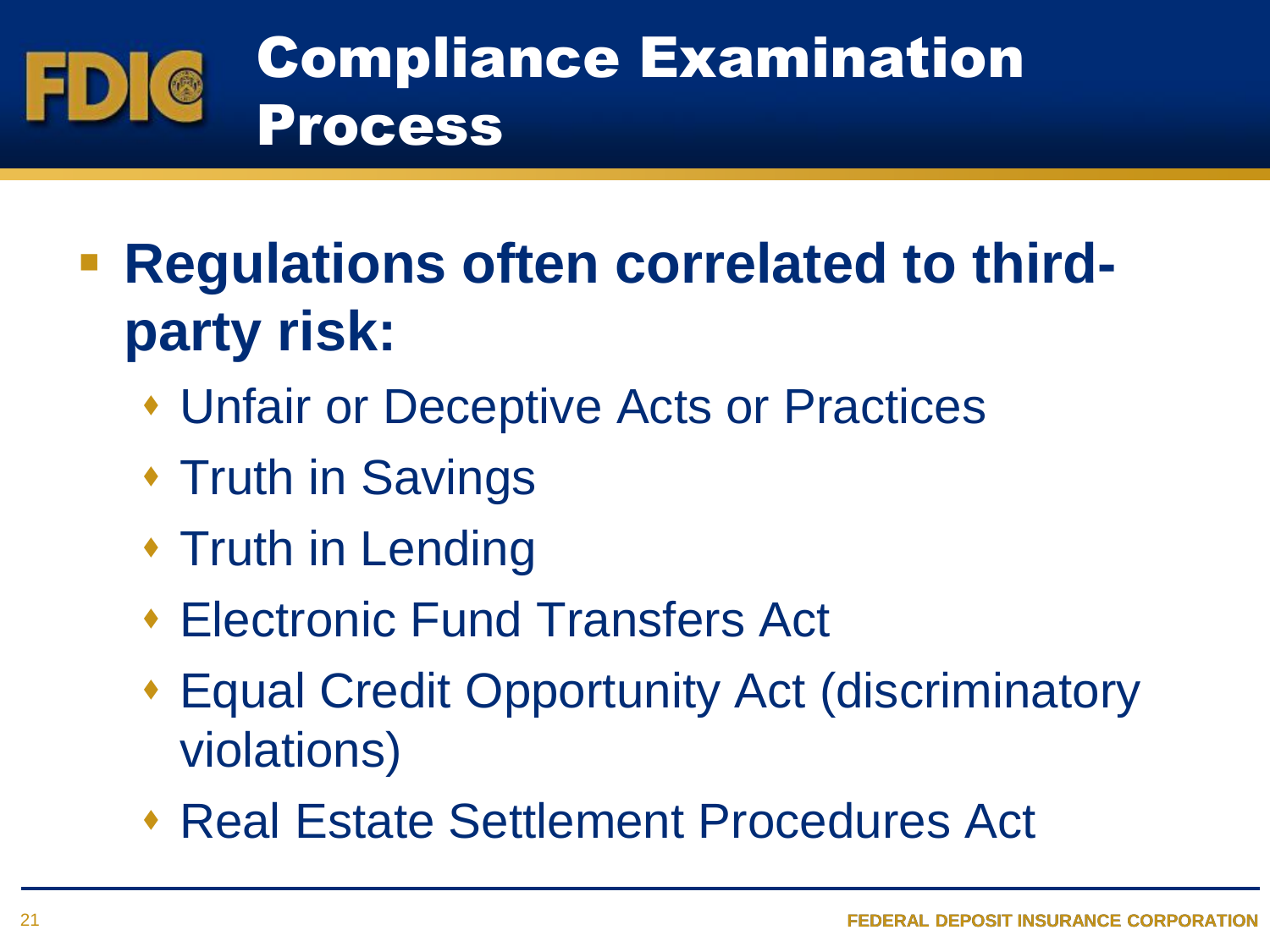

## **Additional Examples**

- ◆ High Interest Checking
- **Indentity Theft Protection**
- Debt Collection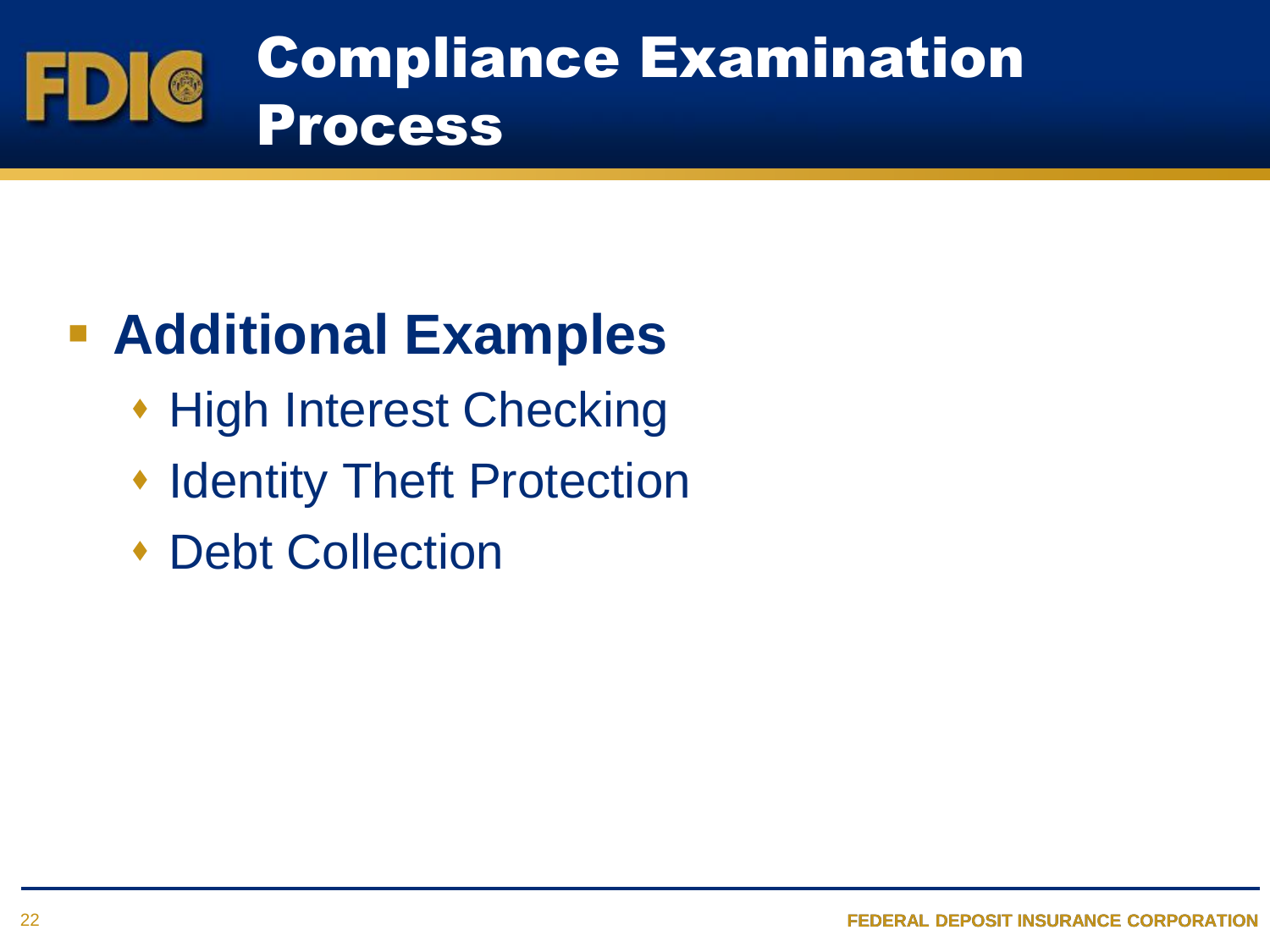

## **Other common identified third parties:**

- Flood Determination
- Mortgage Servicing
- ◆ Indirect Auto Lending
- Third Party Payment Processor Relationships
- Indemnity agreements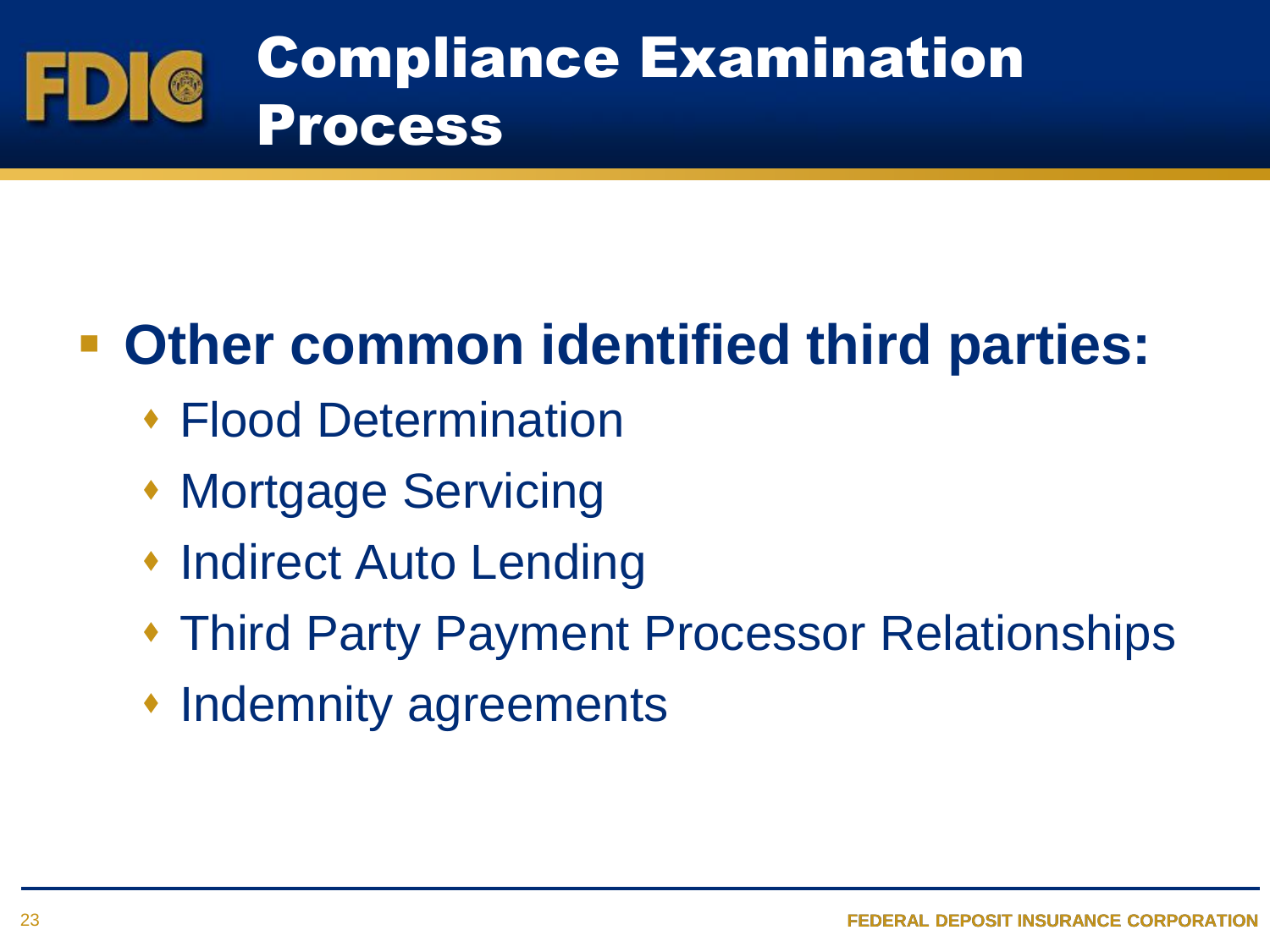#### $\bullet$ Overview – QUESTIONS?

- **Definitions**
- **Common Third-Party Relationships**
- **Benefits of Third-Party Relationships**
- **Potential Risks Arising from Third-Party Relationships**
- **Board and Management Responsibility**
- **Risk Management and Compliance Examination Process**

# **WHAT QUESTIONS DO YOU HAVE?**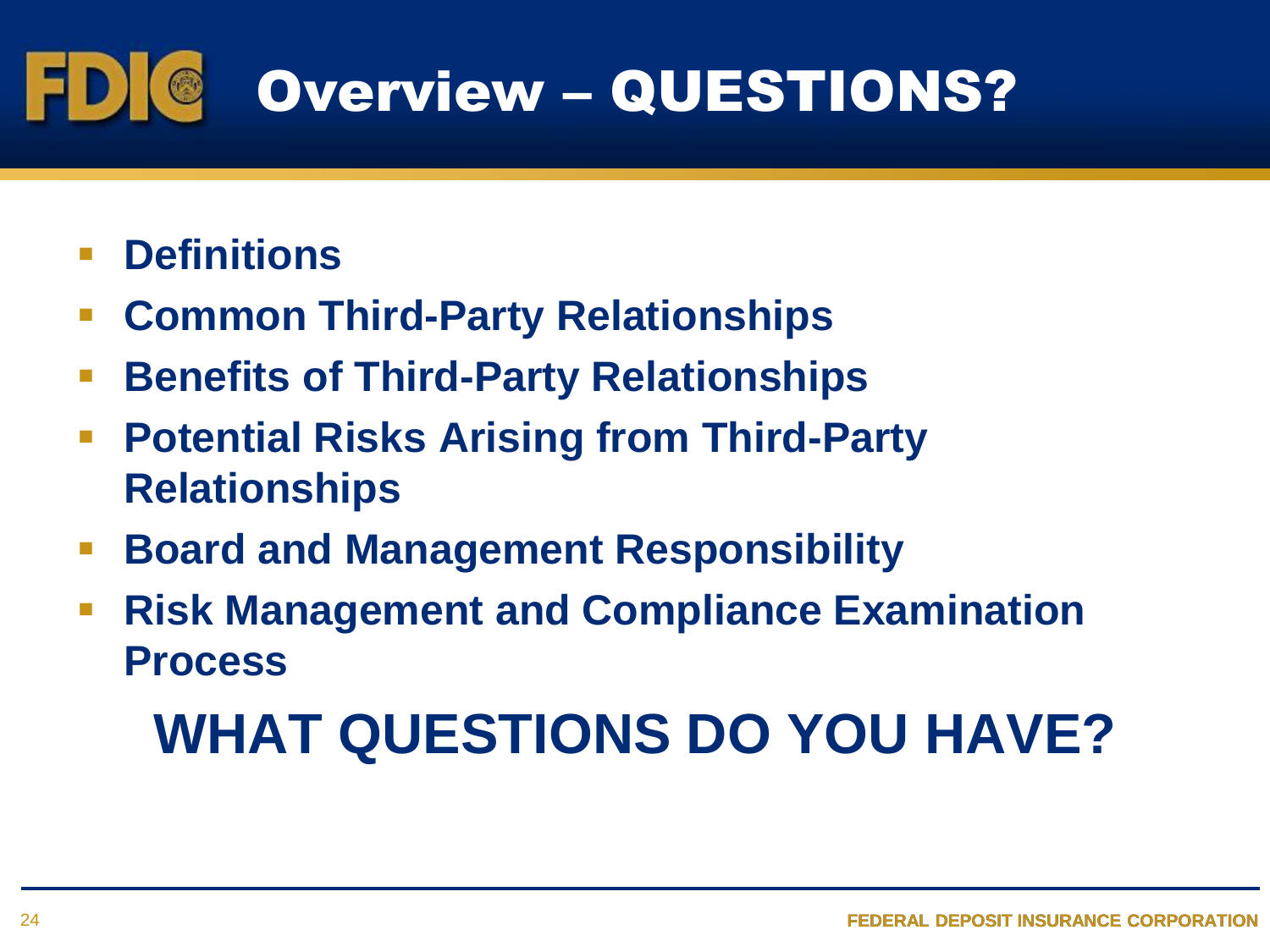

### **Action Items for the Board:**

- Require management to maintain an updated list of all third-party relationships and review the list periodically.
- Be involved in the risk management process for significant or complex third-party relationships.
- Take appropriate action with any relationship that presents elevated risk.

### *You can outsource a task, but you cannot outsource responsibility.*